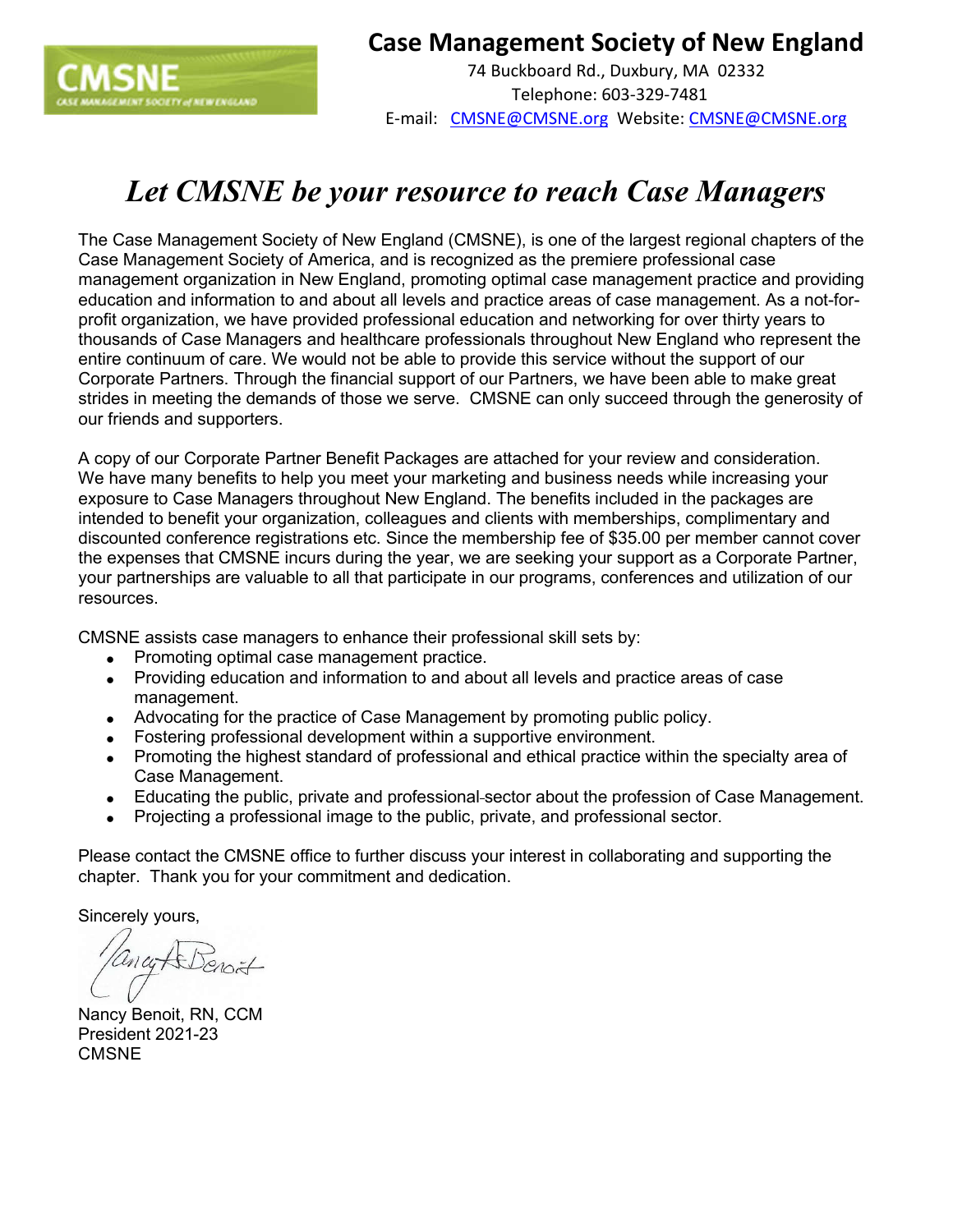

E: CMSNE@CMSNE.org W: www.CMSNE.org

|                                     |         |                                                                                       |                                              | Please complete form and mail or email to CMSNE with payment                                               |                                                                                                                                                                                                                                                                    |  |
|-------------------------------------|---------|---------------------------------------------------------------------------------------|----------------------------------------------|------------------------------------------------------------------------------------------------------------|--------------------------------------------------------------------------------------------------------------------------------------------------------------------------------------------------------------------------------------------------------------------|--|
|                                     |         | Company Name                                                                          |                                              |                                                                                                            |                                                                                                                                                                                                                                                                    |  |
|                                     |         | <b>Contact Name</b>                                                                   |                                              |                                                                                                            | Title                                                                                                                                                                                                                                                              |  |
|                                     |         | <b>Mailing Address</b>                                                                |                                              |                                                                                                            | City/State/Zip                                                                                                                                                                                                                                                     |  |
|                                     |         | Phone: Office or Mobile                                                               |                                              |                                                                                                            | Fax                                                                                                                                                                                                                                                                |  |
| Email (Required)                    |         |                                                                                       |                                              | Company Website                                                                                            |                                                                                                                                                                                                                                                                    |  |
|                                     |         | Signature                                                                             |                                              | Date                                                                                                       |                                                                                                                                                                                                                                                                    |  |
|                                     |         | Do you have a Facebook Page you would like CMSNE to follow/like or list? Y/N          |                                              | Do you have a LinkedIn Page you would like CMSNE to follow/like or list? Y/N                               |                                                                                                                                                                                                                                                                    |  |
| Facebook page name/address:         |         |                                                                                       |                                              | LinkedIn page name/address:                                                                                |                                                                                                                                                                                                                                                                    |  |
|                                     |         |                                                                                       |                                              | of your company's logo for use on the CMSNE website.                                                       | Please forward via email (cmsne@cmsne.org) a description of your Company's Products and/or Services (50-100 words) and a jpeg file                                                                                                                                 |  |
|                                     |         |                                                                                       |                                              | ADDRESS IS REQUIRED. This is CMSNE's preferred method for communicating Corporate Partnership information. | Your signature verifies that you have read and agreed to the fee and benefits of this application listed herein. YOUR VALID EMAIL                                                                                                                                  |  |
|                                     |         |                                                                                       |                                              | <b>CMSNE Corporate Partnership Packages</b>                                                                |                                                                                                                                                                                                                                                                    |  |
|                                     | Levels  | <b>Specialty Packages</b>                                                             |                                              | <b>Educational Sponsorships</b><br>* See benefit descriptions below.                                       |                                                                                                                                                                                                                                                                    |  |
| $\Box$ Platinum                     | \$1,500 | Advertisement Package \$250<br>П                                                      |                                              | <b>Regional Extension Meeting</b><br>$\Box$                                                                |                                                                                                                                                                                                                                                                    |  |
| $\Box$ Gold                         | \$1,250 | Membership Package<br>$\Box$                                                          | \$300                                        | Web-based Educational Program<br>$\Box$                                                                    |                                                                                                                                                                                                                                                                    |  |
| $\Box$ Silver                       | \$900   | Conference Package<br>$\Box$                                                          | \$500                                        | <b>Building Strategies Conference (March)</b><br>П                                                         |                                                                                                                                                                                                                                                                    |  |
| \$600<br>$\Box$ Bronze              |         |                                                                                       | Hospital Based CM Conference (November)<br>П |                                                                                                            |                                                                                                                                                                                                                                                                    |  |
|                                     |         |                                                                                       |                                              | Caring for Elders Conference (May odd years)                                                               |                                                                                                                                                                                                                                                                    |  |
|                                     |         |                                                                                       |                                              | application via email with credit card payment that you call the chapter office with the card details.)    | For your convenience we accept credit card payments. (For security reasons we request if you are submitting your                                                                                                                                                   |  |
|                                     |         | Credit Card Payment Information: Type: (V, MC, AMX, Discover)                         |                                              |                                                                                                            |                                                                                                                                                                                                                                                                    |  |
|                                     |         |                                                                                       |                                              |                                                                                                            | Name as it appears on the Card:<br>Card #: Security Code: Card #: Security Code: Card #: Security Code: Card #: Security Code: Card #: Security Code: Card #: Security Code: Card #: Security Code: Card #: Security Code: Card                                    |  |
| Total Amt to be Charged: __________ |         |                                                                                       |                                              |                                                                                                            |                                                                                                                                                                                                                                                                    |  |
|                                     |         | Billing address as it appears on the credit card statement (if different from above): |                                              |                                                                                                            |                                                                                                                                                                                                                                                                    |  |
|                                     |         |                                                                                       |                                              |                                                                                                            | State: <u>Zip Code:</u> Zip Code:<br>City: City: City: City: City: City: City: City: City: City: City: City: City: City: City: City: City: City: City: City: City: City: City: City: City: City: City: City: City: City: City: City: City: City: City: City: City: |  |
|                                     |         |                                                                                       |                                              |                                                                                                            |                                                                                                                                                                                                                                                                    |  |

FOR MORE INFORMATION OR TO BECOME A CMSNE CORPORATE PARTNER PLEASE CALL THE CMSNE OFFICE AT 603-329-7481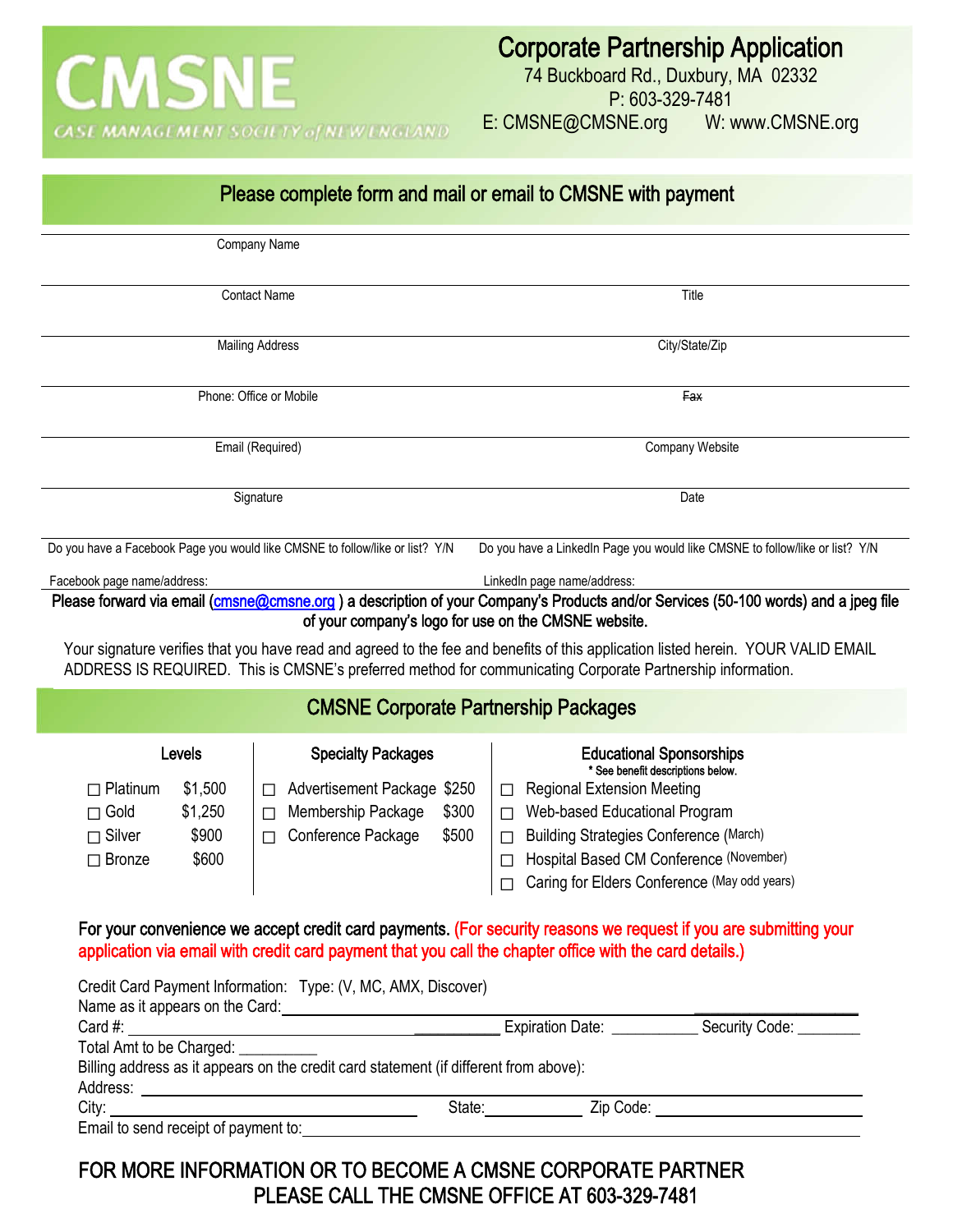| notification of partnership<br>recognition of partnership<br>chapter membership for 2<br>recorded video marketing<br>2 50% off registrations for<br>and full-page color digital<br>conference, pre and post<br>CMSNE membership list,<br>opportunity to include a<br>conference attendee list<br>preferential notification,<br>on CMSNE LinkedIn and<br>of your representatives,<br>discounted booth (\$200<br>opportunity for pre and<br>message with listing on<br>off) and recognition at<br>preferred status and<br>conference annual<br>Facebook pages,<br>CMSNE website,<br>CMSNE annual<br>advertisement<br>CMSNE annual |
|---------------------------------------------------------------------------------------------------------------------------------------------------------------------------------------------------------------------------------------------------------------------------------------------------------------------------------------------------------------------------------------------------------------------------------------------------------------------------------------------------------------------------------------------------------------------------------------------------------------------------------|
| educational symposium,<br>free posting of sponsor<br>offerings and jobs on<br>quarterly Corporate<br>related educational<br>inclusion in CMSNE<br>Partner email blast                                                                                                                                                                                                                                                                                                                                                                                                                                                           |

CMSNE is offering a new sponsorship program for our business partners. We would like for your business to be actively involved with the association. See below